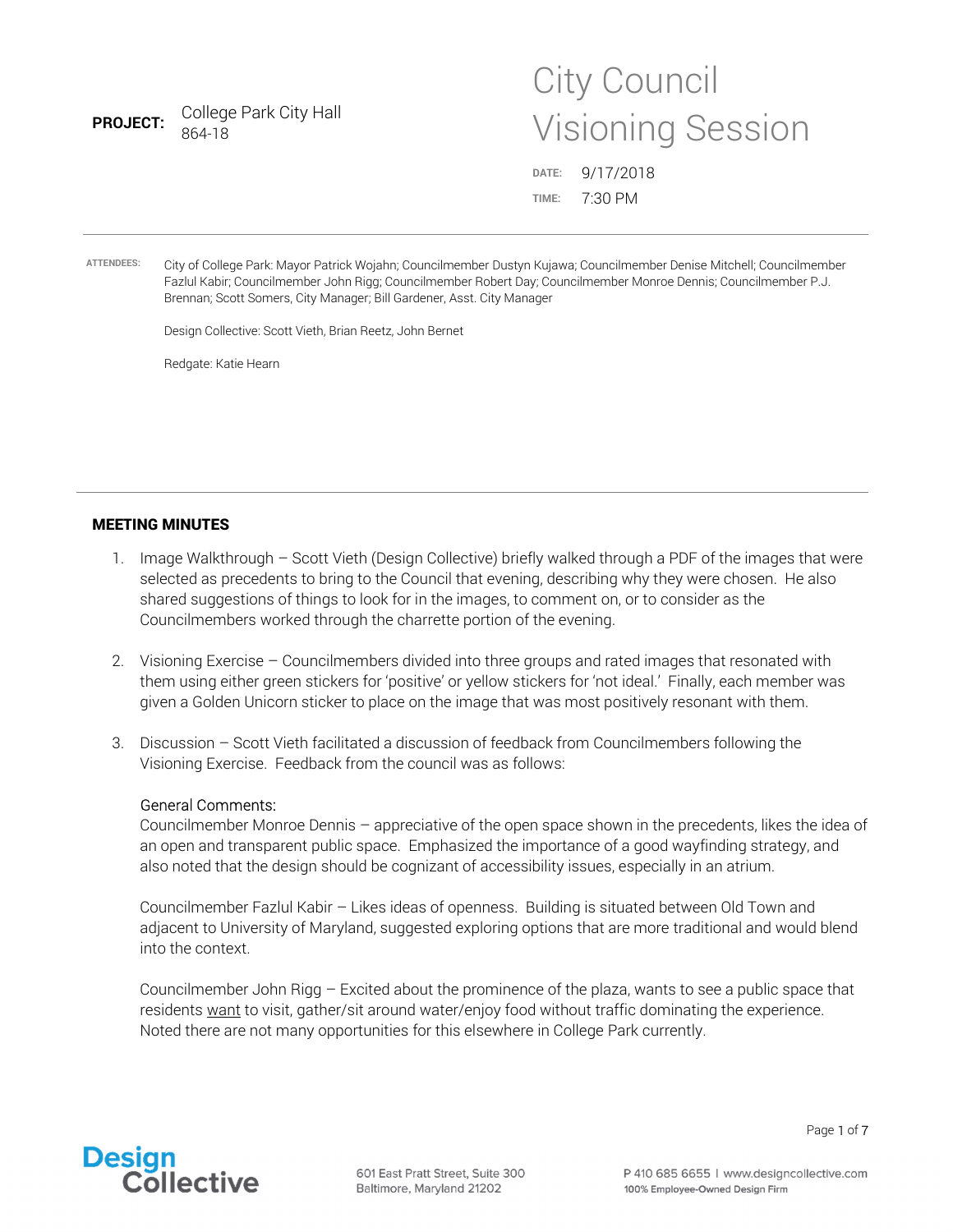X **DATE:** 9/17/2018 **TIME:** 7:30 PM

Councilmember Robert Day – Wants a space that encourages interaction of the residents. Likes the idea of openness, visibility and transparency, bringing in natural light. Wants to think about incorporating restaurants, provide relief from the sun and rain, and engage workers and residents to make them want to stay in the space.

Councilmember Denise Mitchell – Thinks a plaza that draws people in, brings people to downtown College Park is important.

Councilmember PJ Brennan – Feels a new City Hall should show the future of College Park and what it wants to be, not simply what currently exists or has been previously. Does not want to repeat the Georgian architecture, notes there is already lots of brick in College Park. Has a personal preference for modern architecture, but noted that regardless the building must be inviting to residents. Noted that elsewhere on Baltimore Avenue the goal of new construction is density, but with this project the goal is public space and that should be prioritized. Feels the large open space in front is important, wants an inviting and inspiring space. Likes active elements in plaza like swings and fountains to bring in families. Noted it would be interesting to close Lehigh Ave and hand it over to the pedestrian experience. Accessibility should be a major consideration, wants to see a place that residents would like to come visit and stay. Function is important, the space should be used thoughtfully, hopefully with a limited need for storage.

Mayor Patrick Wojahm – Asked "what invites use?" Wants to see an accessible and usable public space. Thought about what is unique about their college town, they have young people and young families, youthful energy – public space and building should have some playfulness about them, functional yet playful. Suggested the aesthetic of the building should be classic (what college park is) with a modern twist (more open), something that reads as part of the city but pops out as a special building. Noted that College Park is very proud of its relationship with nature and it's green spaces – would like to see this incorporated into the project.

# Reaction to Individual Images

*Yale school of Business* 

- Framed by nature
- Stands out, has prominence
- Columns are evocative of Georgian columns but different
- Balance of positive outdoor space and indirect light. People outside haves some shelter

## *Surrey City Hall*

- Night time presence/stands out
- Feels safe, makes people want to be around the building
- Public space is stark
- Building has a presence, like the openness
- Open space is flexible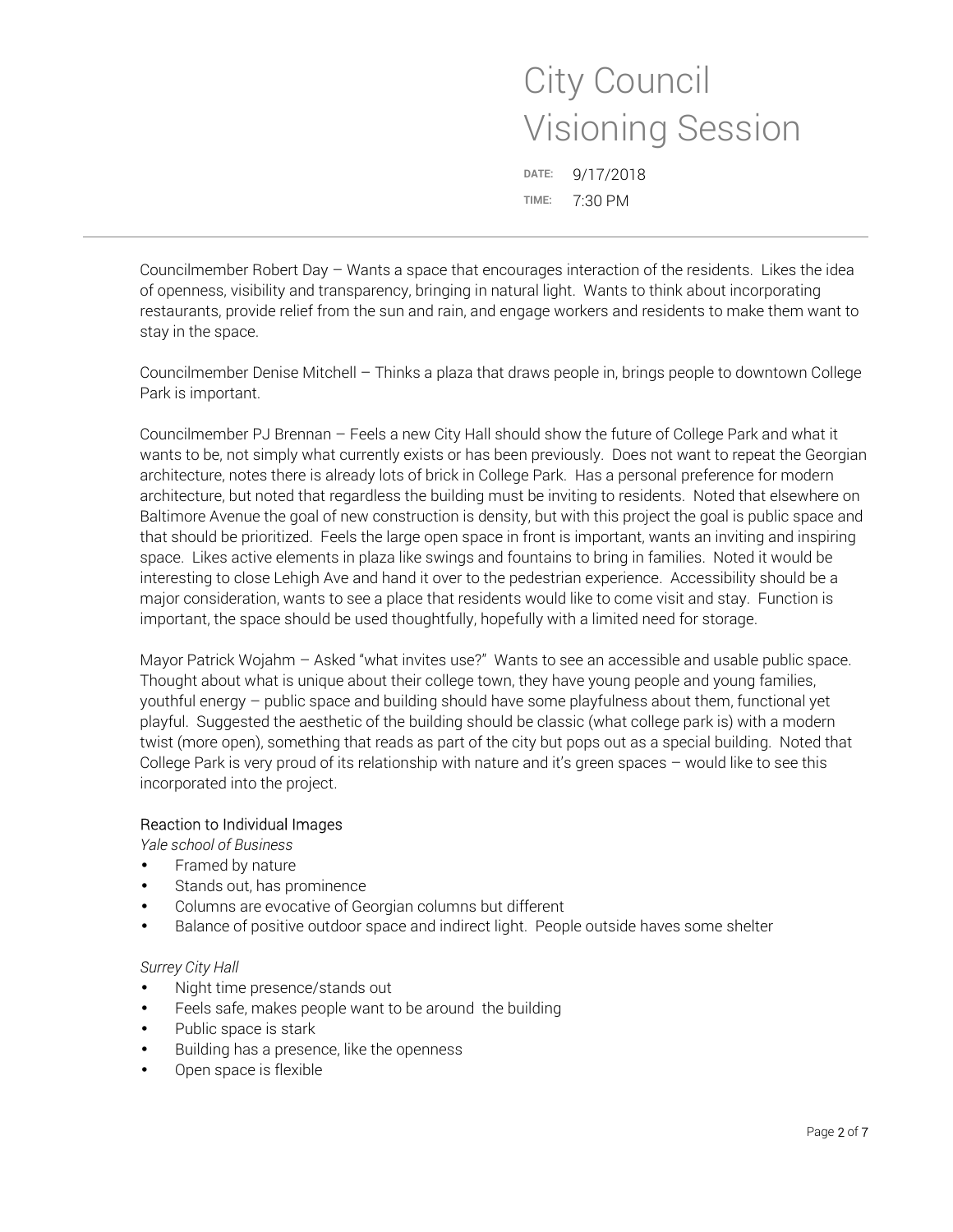X **DATE:** 9/17/2018 **TIME:** 7:30 PM

- Too institutional
- Not scalable to this site
- Doesn't feel like College Park

### *Westland Town Hall (Double Golden Unicorn)*

- Ability to see through out.
- Nature can come in
- Legible Can tell that the inside is active
- Balances functional space with
- Council space looks like a diamond
- **Scalable**
- Crisp, open, see inside
- Speaks to our future

### *Bowie City Hall (Golden Unicorn)*

- The building easily flows inside.
- Could be more open
- Inside there is openness
- Building needs to conceal some of the surrounding buildings
- Very functional and practical, very suburban and traditional

### *Denver Justice Center*

- A lot of space out front
- Lots of glass, very clean
- Openness to the building
- You want to look at the building
- Sterile plaza. Need a plaza that is not sterile

### *Oslo City Hall*

- Blends classic brick with a modern flare
- Scale is too big
- Too institutional, wrong context and look for college park

### *Science Engineering and Technology*

- Want to be in the space
- Building speaks to the open space
- Looks like if belongs on college campus

### *Easton City Hall*

**Traditional**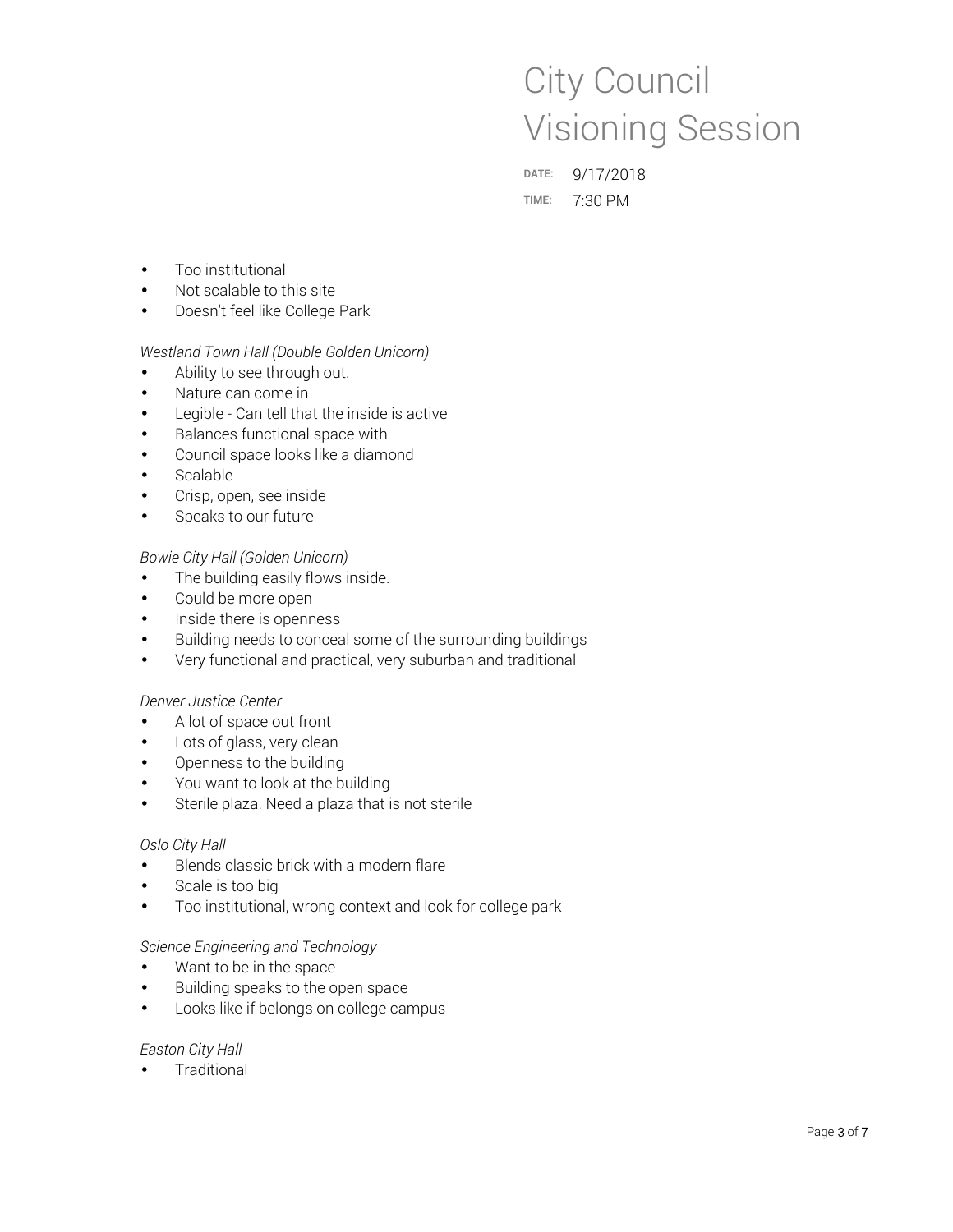X **DATE:** 9/17/2018 **TIME:** 7:30 PM

- Alternative arrangements/uses of rooms Rather than fixed furnishings
- Traditional council chambers, ability to shape the room for other uses (community) program doesn't need to be set
- Systems furniture (Easy to move)
- Incorporate city of college park lettering/brand
- Natural light is a plus

### *Forde City Hall*

- **Sterile**
- Looks like a classroom
- May be a meeting room, clean open
- Too clean
- Minimalist room highlights people in room. Bring in colorful people and presentations

### *Bowie City Hall*

- Fixed is a negative
- Wishes there is more natural light. Why have lights on during the day
- Likes traditional look
- Auditorium style, fixed seat are more comfortable
- Give consideration to the comfort for our audience

### *LMI Government*

- Clean
- Concerns about accessibility
- Wasted space
- Not very inviting

### *Allen Institute*

- Love wood, modern overhang
- Celebrates internal gathering spaces
- Protruding spaces are playful
- Can see people uses spaces makes it feel civic

### *Chinese Plaza (Golden Unicorn)*

- Water feature would attract young families
- Can envision a performance
- Interactive space
- Wants to see more green/grass
- Water/lights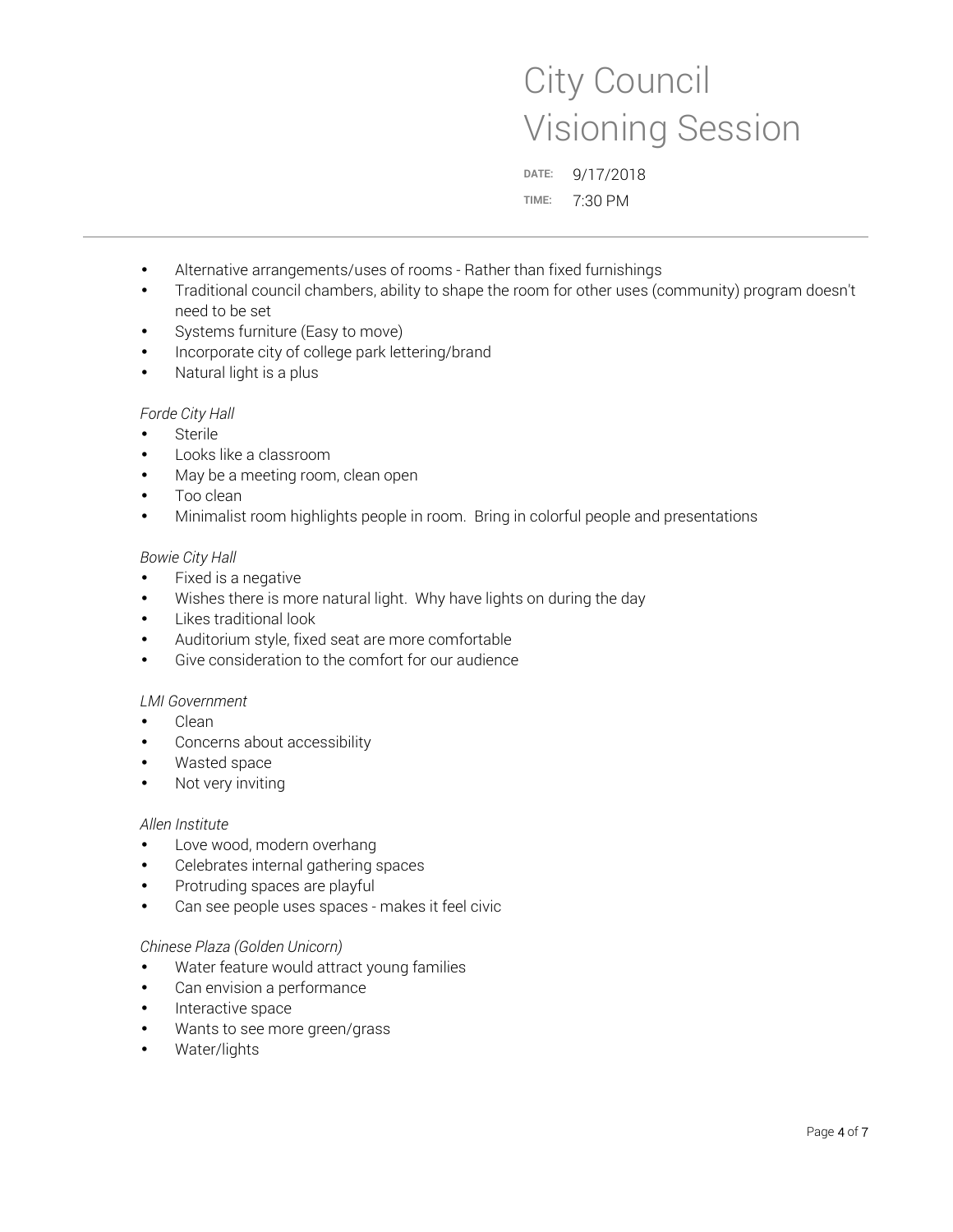X **DATE:** 9/17/2018 **TIME:** 7:30 PM

*Reston Town Center (Golden Unicorn)* 

- Space for lots of people
- Public performances
- Easily programmable

### *Holland Hills Mori Tower*

- Roof garden a positive
- Shade, pleasant space

### *Unlabeled image*

- Fun with the lights
- Arch is fun
- Attractive place to eat

### *Riverfront Park*

- People using the space
- Flexible
- Want to see more green
- Engage people to be in the space

### *Pentagon Row*

- Mix of green
- Walkable
- People watching

### *Westshore Park*

- Playful lively and fun
- Interactive water feature
- Attract long term residents

### *Triangle Plaza*

- Playful
- Make them non destructible

### *Fiori Dallas*

- Want to incorporate public art
- Furniture needs to be comfortable

### *Park at Rosemont*

• Liked open space and that the building opens up around the public space.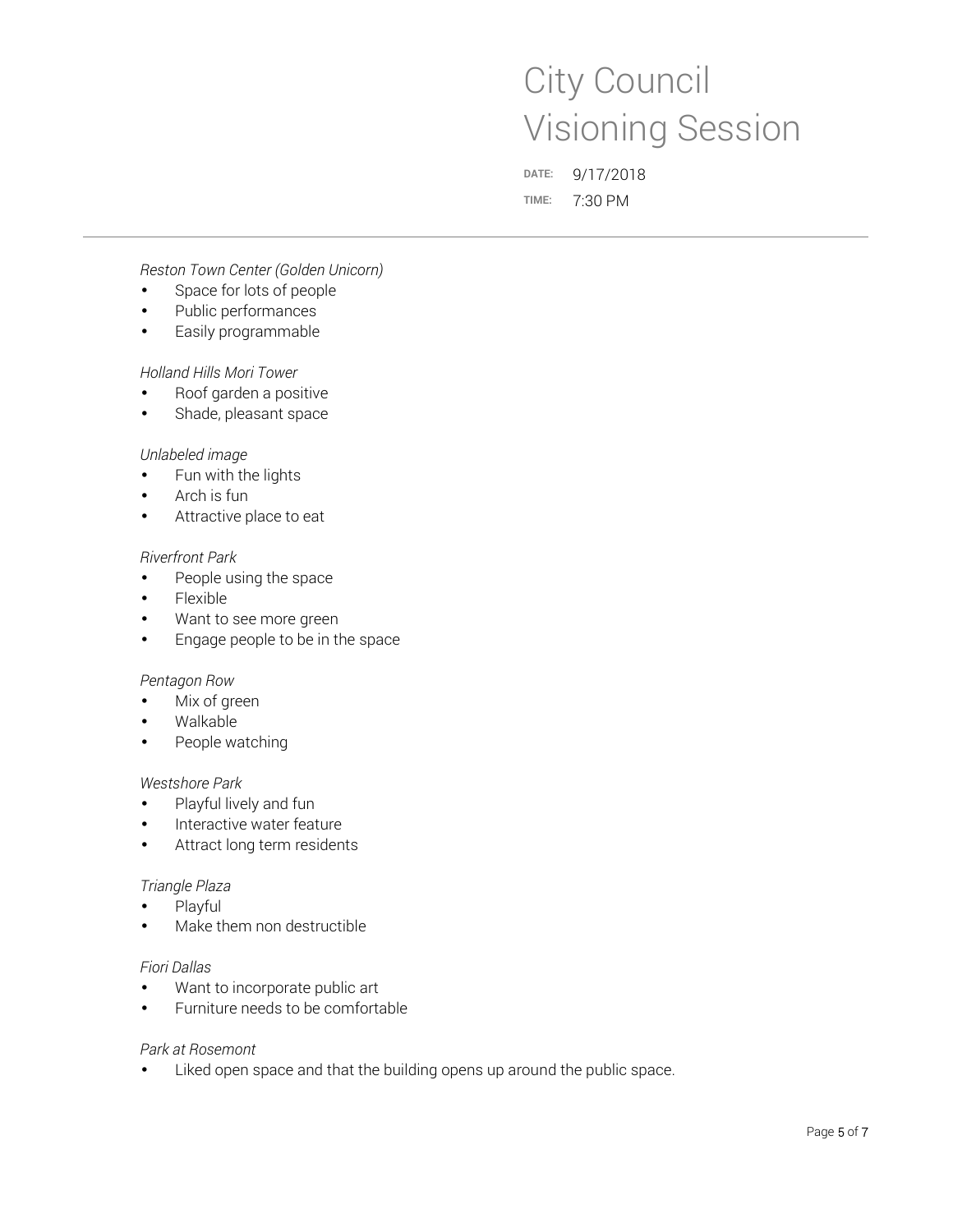X **DATE:** 9/17/2018 **TIME:** 7:30 PM

## Closing Thoughts

The Mayor and City Council generally noted that the opinions shared by the community at the upcoming Town Hall meeting (9/27/18) should be considered with equal weight and attention to those shared by the Mayor and City Council at this Visioning Session. The design team should listen to the voices of the city with the best intentions.

Councilmember Day noted that he wanted to make sure there is some focus on how restaurants are incorporated into the design as a public amenity.

Councilmember Brennan noted that budget is important and needs to be part of the discussion throughout design process. Further, he suggested the possibility of bringing in objective architecture voices for a peer critique at a few points in the design process, noted that he could help facilitate this connection.

## Recurring Themes

Design Collective identified a handful of recurring themes that emerged during the course of the discussion. They are as follows

*Open Space*  Accessible Playful Serve as a draw for young people/families Make residents want to stay Relationship to/with nature Flexible

*Building*  **Transparency** Openness Inviting to residents Relationship to/with nature Legibility Speaks to the future of College Park Clean/crisp, not sterile

*Interior*  Flow **Clarify** Flexibility Accessibility